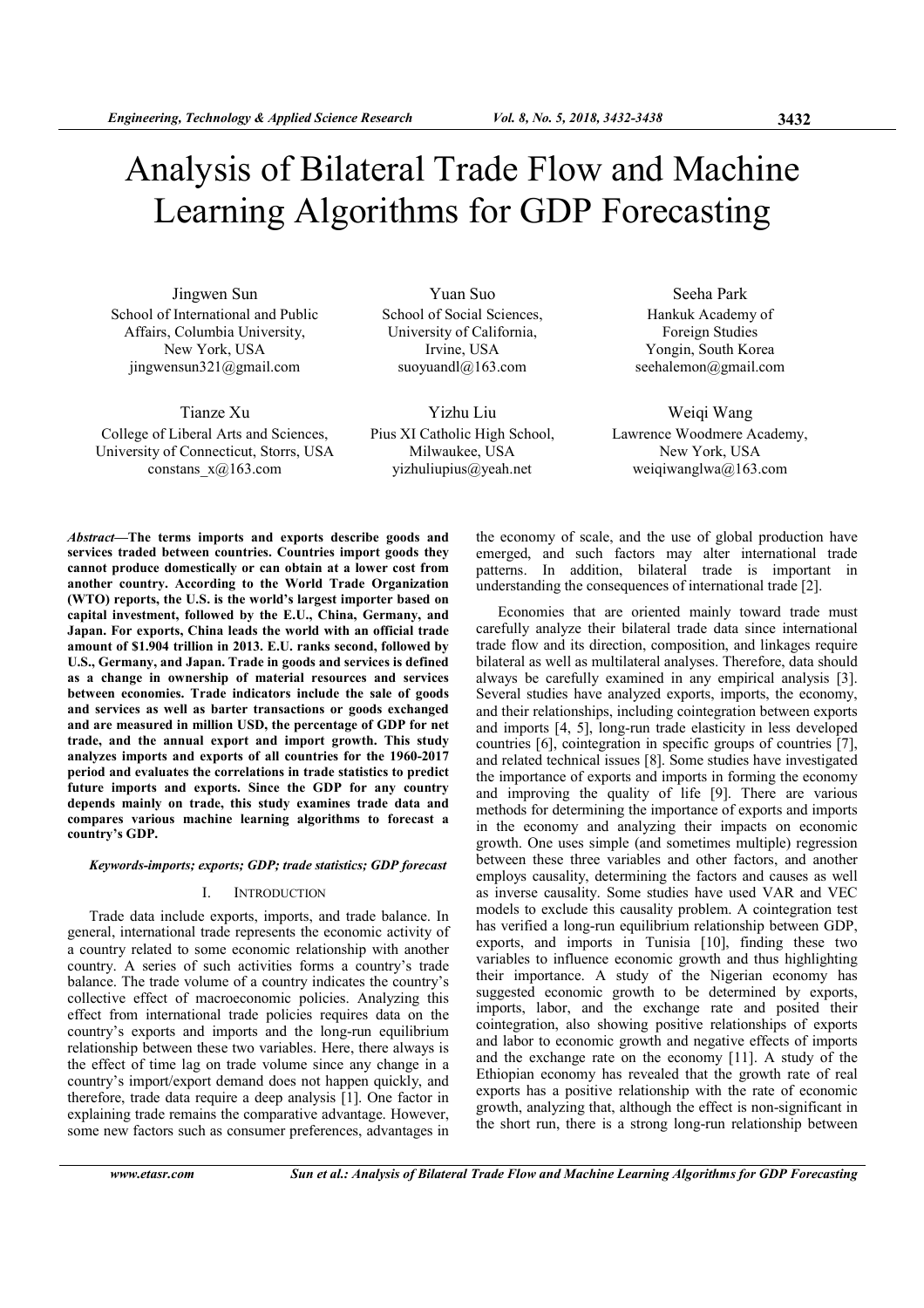these two variables [12]. These studies show that exports and imports have great impacts on economic growth. Economic growth is typically represented with GDP, GDP per capita, trade balance, consumption, investment, and government spending.

In addition to the impact on economic growth, exports and imports are important for other reasons. An example is the model of innovation and trade, which predicts positive shocks in exports can facilitate more productive and innovative firms. Here the accompanying rent from the innovation effort of companies increases with the firm's market size, known as the market size effect [13]. A country's GDP is a primary indicator of the country's economy. GDP represents the worth (in dollars) of all goods and services produced and imported/exported over a period of time. This is measured relative to previous GDP. An increase in GDP shows the growth of a country's economy, and this figure is considered a key benchmark for the country's economy. The U.S. has the largest GDP in the world, followed by China, Japan, Germany, the U.K., France, and India. In most cases GDP measurement is complicated. In simple terms, GDP is the income earned (gross profit) and expenditure spent by a country, and since it is considered relative to countries, exports and imports play a vital role in deciding a country's GDP. GDP can be calculated as the total spending on all final goods and services (Consumption of goods and services  $(C)$  + Gross Investments  $(I)$  + Government Purchases  $(G)$  + (Exports  $(X)$  - Imports  $(M)$ ), i.e.  $GDP = C + I + G + (X - M)$ .

# II. WORLD TRADE DATA STATISTICS

Trade statistics represent a unique dataset for modern economies. Trade data statistics can indicate economic geography and provide insights into economic development and globalization. International trade plays an important role in a wage-based economy. International trade data provide insights into global relationships between countries as well as information on the relationship between local and regional economies [14]. Statistical data confirm that trade has continued to support economic growth and development, helping to reduce poverty around the world. World merchandise exports have increased in value by about 32% since 2006, reaching USD 16 trillion in 2016. At the same time, world exports of commercial services have accelerated by about 64%, reaching a total of USD 4.77 trillion [15]. The importance of world trade data statistics is clear, but its usefulness depends on various factors such as data availability, analysis requirements, and data accuracy. Therefore, measuring trade statistics must adhere to the Standard International Trade Classification [16]. This is important since insufficient data or analysis may cause misinterpretation of variables. According to the World Fact book, the world's top exporter is China with the total export of \$2.157 trillion in 2017, followed by the E.U. with \$1.929 trillion in 2016 and the U.S. with \$1.576 trillion in 2017 [17]. For top import countries, the World Fact book ranks U.S. as the leader with \$2.352 trillion of total imports in 2017, followed by E.U. with \$1.895 trillion in 2016 and China with \$1.731 trillion in 2017 [18]. Germany and Japan followed. The total import for Germany was \$1.104 trillion in 2017, and Japan was \$625.7 billion in 2017. For exports, Germany

exported \$1.401 trillion in 2017, and Japan, \$683.3 in 2017 [17, 18]. The top 18 world imports and exports can be seen in [19]. Cars top the list, with Germany as the largest exporter and the U.S. as the top importer. Refined petroleum follows, with the U.S as a sole leader in both exports and imports. The list also includes goods such as pharmaceuticals, gold, crude petroleum, telephone, broadcasting equipment, diamonds, petroleum gas, and aircrafts [20].

## III. LITERATURE REVIEW

Authors in [23] proposed a machine learning model for predicting agricultural commodity prices over one-, two-, and three-month periods ahead. They used the multivariate relevance vector machine based on Bayesian learning for regression and compared the performance of the MVRVM model to that of multiple-output artificial neural networks. Authors in [24] applied data mining to detect relationship patterns in customs administration data with market prices and current exchange rates in Ethiopia and discovered association rules to generate note worthy import/export patterns. They used datasets from the Ethiopian Revenue and Customs Authority, Central Statistics Agency, and the National Bank of Ethiopia and applied the WEKA tool for data analysis purposes, and the results verified that imported textile was significantly related to the market price and the currency exchange rate. They also concluded the Apriori algorithm as the fastest one in discovering association rules. Authors in [25] predicted bilateral trade flow, an important economic indicator, by using the gravity model of trade with a fully connected feed-forward neural network. They experimented with machine learning models by varying hidden layers and neurons in each hidden layer and found that fully connected feed-forward neural networks can improve the gravity model's prediction performance. They also proposed that the LSTM model may yield better results than fully connected neural networks for time series data. Author in [26] used machine learning and data mining techniques for publicly available commodity data and forecasted country GDP, finding a correlation between exportimport data and GDP. He considered commodity trade and GDP as inputs to the algorithm and designed a model to predict GDP for another day with the given commodity trade for the new day. He used a multi-class support vector machine with a genetic algorithm based on a fuzzy set and artificial neural network to predict GDP. Authors in [27] implemented a backpropagation neural network based on a genetic algorithm for port throughput forecasting. They used a 12-year dataset such that 11 years of data was used for simulations/training and the final year was used for forecasting. They verified the proposed hybrid model, the GA-BP forecasting model, to show better accuracy but it took longer to converge.

Authors in [28] proposed a new machine learning approach for price modeling using a neural network with an advanced signal-processing tool. They used the proposed model to forecast prices of commodities such as coal, crude oil, and electricity and employed a mixture of a Gaussian neural network, showing significant improvements relative to other popular models. Authors in [29] constructed a GARCH model using an artificial neural network and evaluated its ability to forecast stock market volatility. They compared the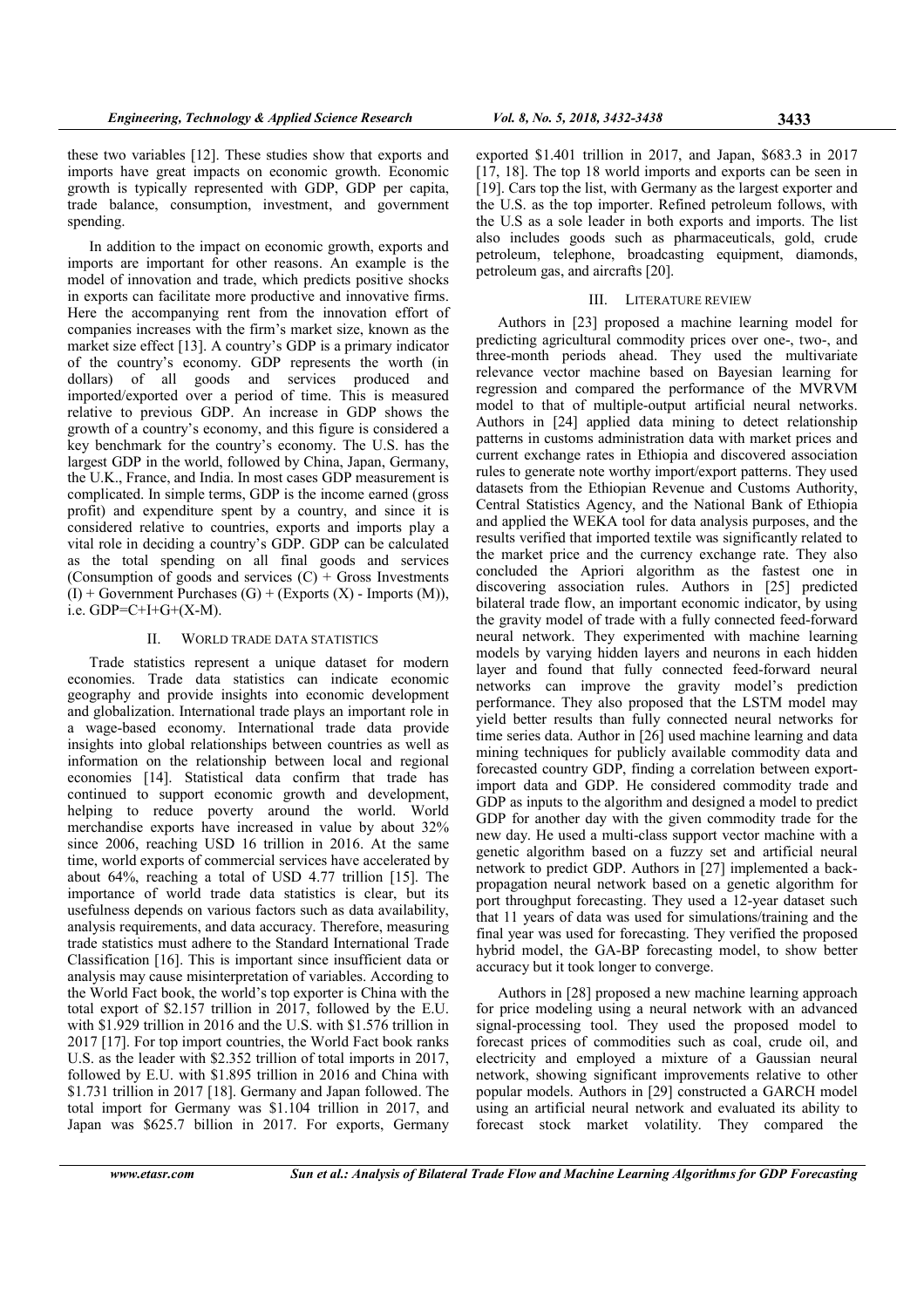performance of their model to that of other popular volatility models for various international stock indices. Authors in [30] proposed a model to predict future gold rates based on 22 market variables using machine learning techniques. They collected data from various online sources and implemented a linear regression model using artificial neural networks with the rapid miner tool. Authors in [31] proposed a unified modeling framework to justify the empirical regularity in the international trade network and analyzed the international trade network each year with exports of the country with other countries. They constructed a basic model with a directed weighted network for unified modeling.

# IV. MACHINE LEARNING IN GLOBAL TRADE DATA

Machine learning applies artificial intelligence (AI) to automatically learn and improve from experience without being specifically programmed. Machine learning focuses on the development of computer programs for accessing and learning from data. The process of learning begins with observations or data, including examples, direct experience, and instructions, to identify certain patterns in data for making better decisions. The main aim is to allow the computer to learn automatically without human intervention and engage in appropriate actions. AI and machine learning represent a good way for financial institutions to optimize margin valuation adjustment (MVA), which can be performed through the assistance of machine learning by reducing margins for derivatives through a combination of "executing pairs of offsetting derivative trades" and "executing offsetting strategies with the same dealer" [21]. By choosing the best combination of the initial margin, machine learning reduces trades in a given period of time, and the basis for this is the degree of initial margin reduction in the past from various combinations of trades [20]. Financial institutions emphasize cost-effective means for regulatory requirements, such as efficient trade execution, data reporting, and prudent regulation. In this regard, AI can be used to obtain information and process orders, and machine learning can help

create "trading robots" that can respond quickly to market changes. Therefore, such innovations can be used by firms to estimate financial impacts more accurately and minimize trading costs [20].

#### V. METHODOLOGY

# A. Datasets

The data for this research study is gathered from [32]. The data consisted of yearly import/export data from 217 countries for the 1960-2017 period. Data were collected from the BoP (Balance of Payments) statistics yearbook and presented in USD. Several missing data points were identified as a result of no substantial import/export participation by some countries during early years. Therefore, the data for the last 43 years were considered in this study (i.e., 1975-2017). The data containing the top 10 countries in imports and exports were extracted from the primary data source for the analysis. The data (in billion USD) were used for further analysis. Tables I and II present the import and export data, respectively, for the study period. Datasets show the U.S. as leading both imports and exports from 1975 to 2017. Therefore, it is evident that the U.S. had the highest GDP and the GDP was growing at a constant pace. For better understanding, the import and export datasets are plotted in Figures 1 and 2 respectively.



Fig. 1. Increase in imports.

| Year | Canada | Colombia | Germany | UK  | Israel | India          | <b>Netherlands</b> | Sweden | US  | S. Africa |
|------|--------|----------|---------|-----|--------|----------------|--------------------|--------|-----|-----------|
| 1975 | 42     | 3        | 94      | 64  |        |                | 40                 | 21     | 120 | 12        |
| 1976 | 47     | 3        | 108     | 66  | 7      | 6              | 44                 | 23     | 149 | 11        |
| 1977 | 49     | 3        | 123     | 74  | 8      | $\overline{7}$ | 51                 | 24     | 180 | 10        |
| 1978 | 53     | 4        | 149     | 88  | 9      | 9              | 60                 | 25     | 208 | 12        |
| 1979 | 63     | 4        | 193     | 115 | 11     | 12             | 76                 | 35     | 248 | 15        |
| 1980 | 71     | 6        | 222     | 134 | 12     | 17             | 88                 | 40     | 291 | 23        |
| 1981 | 79     | 7        | 195     | 122 | 13     | 18             | 76                 | 36     | 310 | 26        |
| 1982 | 67     | 7        | 186     | 119 | 12     | 18             | 72                 | 34     | 299 | 21        |
| 1983 | 74     | 6        | 181     | 118 | 12     | 18             | 70                 | 32     | 323 | 18        |
| 1984 | 88     | 6        | 178     | 123 | 12     | 18             | 70                 | 33     | 399 | 19        |
| 1985 | 93     | 6        | 184     | 128 | 12     | 19             | 73                 | 35     | 410 | 13        |
| 1986 | 99     | 6        | 226     | 148 | 13     | 20             | 86                 | 41     | 449 | 15        |
| 1987 | 107    | 6        | 271     | 183 | 17     | 23             | 104                | 51     | 501 | 18        |
| 1988 | 128    | 7        | 298     | 222 | 18     | 26             | 114                | 58     | 546 | 21        |
| 1989 | 141    | 7        | 319     | 233 | 18     | 29             | 119                | 62     | 580 | 21        |
| 1990 | 148    | 7        | 412     | 264 | 21     | 30             | 142                | 71     | 616 | 22        |
| 1991 | 152    | 7        | 452     | 251 | 23     | 28             | 146                | 66     | 610 | 22        |
| 1992 | 157    | 9        | 485     | 267 | 24     | 30             | 157                | 68     | 656 | 23        |
| 1993 | 168    | 12       | 420     | 255 | 27     | 31             | 144                | 56     | 713 | 24        |
| 1994 | 183    | 14       | 464     | 284 | 31     | 38             | 159                | 66     | 802 | 27        |
| 1995 | 199    | 16       | 559     | 327 | 36     | 49             | 210                | 81     | 891 | 34        |
| 1996 | 209    | 17       | 553     | 355 | 38     | 55             | 211                | 85     | 956 | 34        |

TABLE I. IMPORTS (IN BILLON \$) FOR 1975-2017

www.etasr.com Sun et al.: Analysis of Bilateral Trade Flow and Machine Learning Algorithms for GDP Forecasting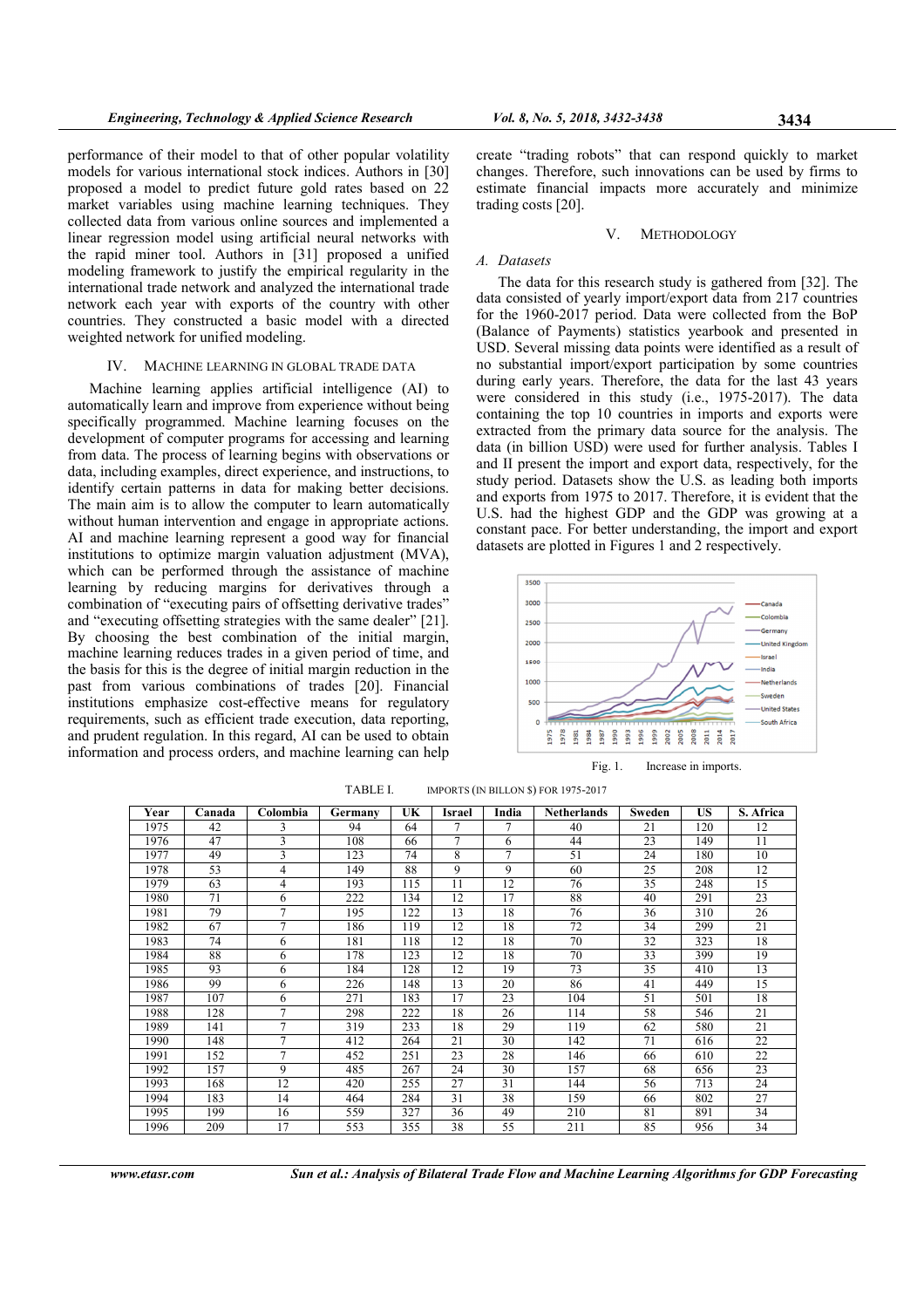| Year | Canada | Colombia | Germany | UK  | Israel | India | <b>Netherlands</b> | Sweden | US   | S. Africa |
|------|--------|----------|---------|-----|--------|-------|--------------------|--------|------|-----------|
| 1997 | 237    | 19       | 537     | 380 | 38     | 59    | 206                | 85     | 1040 | 35        |
| 1998 | 241    | 18       | 565     | 396 | 36     | 60    | 217                | 90     | 1100 | 33        |
| 1999 | 259    | 14       | 579     | 419 | 41     | 63    | 223                | 91     | 1230 | 31        |
| 2000 | 287    | 15       | 595     | 440 | 47     | 74    | 231                | 97     | 1450 | 34        |
| 2001 | 268    | 17       | 587     | 439 | 44     | 72    | 231                | 87     | 1370 | 32        |
| 2002 | 271    | 16       | 589     | 471 | 43     | 76    | 243                | 91     | 1400 | 33        |
| 2003 | 295    | 17       | 726     | 529 | 45     | 93    | 286                | 113    | 1510 | 44        |
| 2004 | 337    | 21       | 858     | 625 | 53     | 131   | 363                | 134    | 1770 | 59        |
| 2005 | 385    | 26       | 934     | 686 | 59     | 182   | 392                | 149    | 2000 | 69        |
| 2006 | 430    | 31       | 1080    | 784 | 63     | 225   | 441                | 169    | 2220 | 84        |
| 2007 | 471    | 38       | 1250    | 841 | 75     | 279   | 522                | 204    | 2360 | 98        |
| 2008 | 508    | 46       | 1410    | 867 | 85     | 379   | 595                | 226    | 2550 | 108       |
| 2009 | 412    | 40       | 1130    | 677 | 64     | 328   | 486                | 167    | 1970 | 83        |
| 2010 | 500    | 49       | 1270    | 753 | 77     | 439   | 532                | 197    | 2350 | 103       |
| 2011 | 568    | 64       | 1500    | 840 | 93     | 553   | 615                | 233    | 2680 | 123       |
| 2012 | 587    | 70       | 1410    | 844 | 93     | 580   | 600                | 221    | 2760 | 124       |
| 2013 | 586    | 71       | 1480    | 869 | 92     | 560   | 618                | 224    | 2760 | 122       |
| 2014 | 585    | 76       | 1510    | 915 | 95     | 554   | 632                | 231    | 2870 | 116       |
| 2015 | 531    | 65       | 1310    | 840 | 85     | 492   | 552                | 200    | 2760 | 100       |
| 2016 | 513    | 55       | 1330    | 804 | 90     | 472   | 555                | 202    | 2710 | 90        |
| 2017 | 548    | 57       | 1460    | 838 | 97     | 561   | 619                | 222    | 2900 | 100       |

TABLE II. EXPORTS (IN BILLON \$) FOR 1975-2017

| Year              | Canada | Colombia        | Germany | UK  | <b>Israel</b>  | India           | <b>Netherlands</b> | Sweden | <b>US</b> | S. Africa       |
|-------------------|--------|-----------------|---------|-----|----------------|-----------------|--------------------|--------|-----------|-----------------|
| 1975              | 39     | 3               | 103     | 60  | 4              | 6               | 43                 | 21     | 130       | 11              |
| 1976              | 45     | 3               | 119     | 63  | 5              | 7               | 47                 | 22     | 142       | 10              |
| 1977              | 48     | 4               | 137     | 76  | 6              | 8               | 52                 | 23     | 152       | 12              |
| 1978              | 54     | $\overline{4}$  | 166     | 92  | 7              | 9               | 60                 | 27     | 178       | $\overline{15}$ |
| 1979              | 64     | 5               | 198     | 117 | 8              | 10              | 75                 | 34     | 223       | 20              |
| 1980              | 75     | 6               | 217     | 146 | 9              | 12              | 87                 | 39     | 272       | 29              |
| 1981              | 81     | 5               | 200     | 136 | 9              | 12              | 81                 | 36     | 294       | 24              |
| 1982              | 80     | 5               | 201     | 128 | $\overline{9}$ | 13              | 78                 | 34     | 275       | $\overline{21}$ |
| 1983              | 86     | 4               | 192     | 121 | 9              | 14              | 75                 | 34     | 266       | 21              |
| 1984              | 100    | 6               | 193     | 122 | 10             | 14              | 76                 | 36     | 291       | 20              |
| 1985              | 101    | 5               | 207     | 132 | 10             | 13              | 79                 | 37     | 289       | 19              |
| 1986              | 102    | 7               | 272     | 144 | 12             | 14              | 92                 | 44     | 310       | 20              |
| 1987              | 112    | 7               | 326     | 175 | 14             | 16              | 109                | 53     | 349       | 26              |
| 1988              | 132    | $\overline{7}$  | 358     | 191 | 15             | 18              | 122                | 60     | 431       | 27              |
| 1989              | 142    | 8               | 379     | 199 | 16             | 21              | 128                | 63     | 487       | 26              |
| 1990              | 149    | 9               | 457     | 239 | 18             | 23              | 153                | 71     | 535       | 28              |
| 1991              | 149    | 10              | 443     | 240 | 17             | 24              | 157                | 70     | 578       | 27              |
| 1992              | 155    | 10              | 473     | 254 | 20             | $\overline{25}$ | 169                | 72     | 617       | 28              |
| 1993              | 168    | 10              | 421     | 246 | 21             | 28              | 160                | 62     | 643       | 30              |
| 1994              | 189    | 11              | 468     | 277 | 24             | 32              | 178                | 74     | 703       | 31              |
| 1995              | 218    | 13              | 571     | 322 | 28             | 39              | 235                | 96     | 794       | 35              |
| 1996              | 233    | 14              | 573     | 352 | 30             | 41              | 236                | 101    | 852       | 36              |
| 1997              | 249    | 15              | 563     | 383 | 32             | 45              | 231                | 101    | 934       | 37              |
| 1998              | 253    | 14              | 594     | 384 | 33             | 46              | 240                | 105    | 933       | $\overline{35}$ |
| 1999              | 283    | 14              | 594     | 393 | 38             | 52              | 242                | 106    | 970       | 34              |
| 2000              | 328    | 16              | 601     | 409 | 47             | 60              | 247                | 112    | 1080      | 37              |
| 2001              | 310    | 16              | 622     | 401 | 41             | 63              | 248                | 105    | 1010      | 36              |
| 2002              | 304    | 15              | 680     | 421 | 40             | $71\,$          | 260                | 107    | 979       | 37              |
| 2003              | 329    | 16              | 819     | 480 | 44             | 85              | 322                | 131    | 1020      | 48              |
| 2004              | 382    | 20              | 1000    | 563 | 54             | 116             | 410                | 161    | 1160      | 59              |
| 2005              | 431    | 25              | 1080    | 622 | 59             | 155             | 446                | 174    | 1290      | 69              |
| 2006              | 465    | 29              | 1240    | 719 | 63             | 193             | 499                | 199    | 1460      | 80              |
| 2007              | 502    | $\overline{35}$ | 1480    | 765 | 73             | 240             | 593                | 235    | 1650      | 94              |
| 2008              | 536    | 44              | 1640    | 781 | 84             | 305             | 673                | 257    | 1840      | 103             |
| 2009              | 392    | 39              | 1300    | 625 | 70             | 261             | 550                | 188    | 1580      | 84              |
| 2010              | 469    | 46              | 1440    | 689 | 82             | 348             | 603                | 220    | 1850      | 108             |
| 2011              | 547    | 64              | 1690    | 799 | 95             | 446             | 692                | 262    | 2130      | 127             |
| 2012              | 551    | 69              | 1630    | 792 | 93             | 444             | 679                | 249    | 2220      | 118             |
| 2013              | 556    | 68              | 1710    | 813 | 98             | 468             | 711                | 253    | 2290      | 113             |
| 2014              | 568    | 65              | 1780    | 854 | 100            | 486             | 727                | 257    | 2380      | 110             |
| $\overline{2015}$ | 492    | 46              | 1580    | 790 | 94             | 429             | 632                | 225    | 2260      | 97              |
| 2016              | 476    | 42              | 1600    | 749 | 97             | 430             | 641                | 225    | 2210      | 92              |
| 2017              | 511    | 48              | 1740    | 802 | 102            | 488             | 714                | 240    | 2330      | 104             |

www.etasr.com Sun et al.: Analysis of Bilateral Trade Flow and Machine Learning Algorithms for GDP Forecasting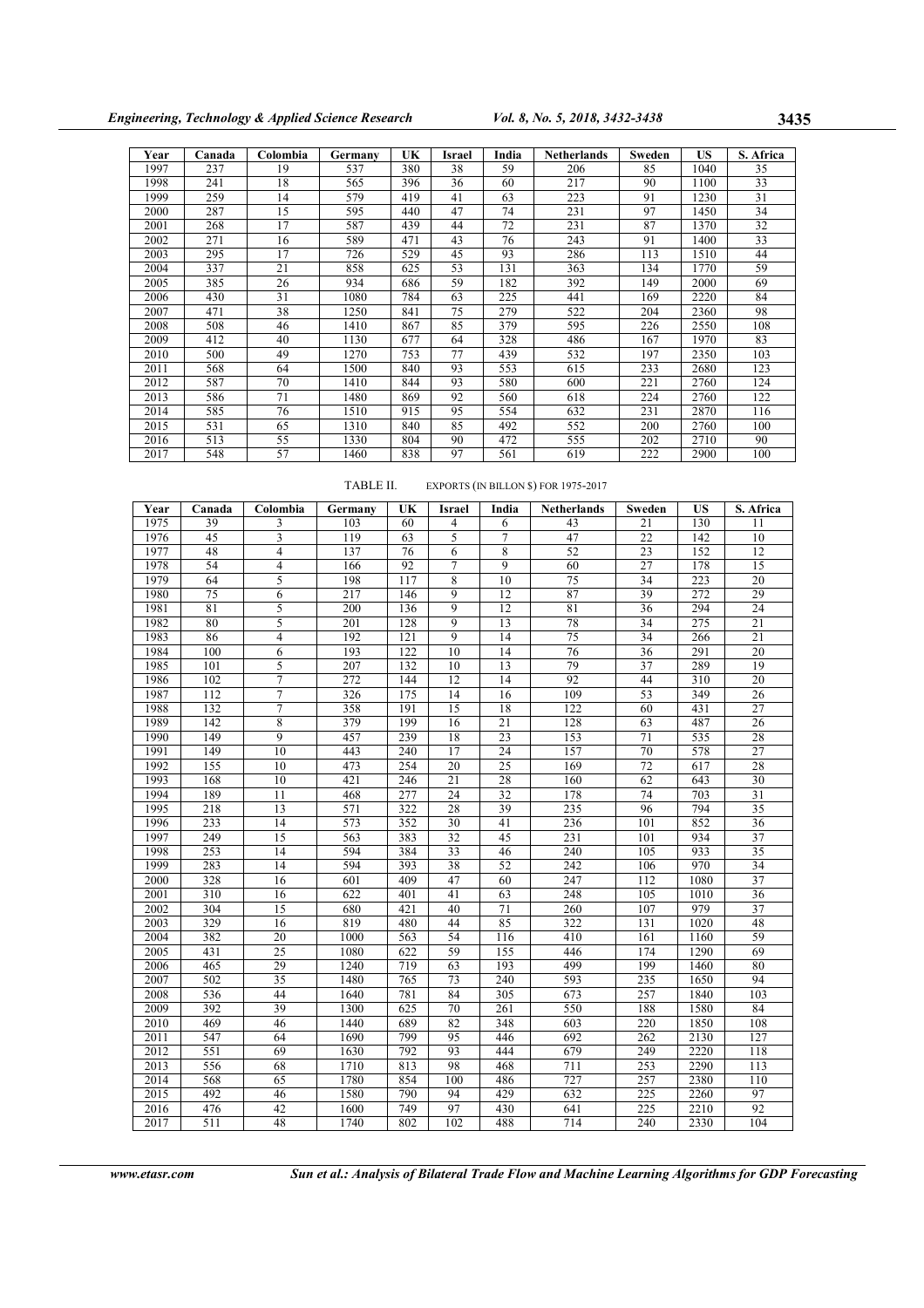

Fig. 2. Increase in exports.

With the growth in imports and exports of all countries identified, as shown in these plots, data analysis was conducted using linear regression to identify the correlation coefficient and other performance measures.

# B. Data Analysis

The GDP of any country is dependent on import and export data since these factors make the greatest contributions to the country's economy, and several algorithms have been implemented for the analysis of trade data. Therefore, this study focused on analyzing import and export data. The study initially employed linear regression, followed by a comparison with other machine learning algorithms. Here, preprocessed data from 10 countries were used as the input for linear regression, and the results for export and import datasets were obtained as shown in Tables III and IV, respectively.

TABLE III. EXPORTS ANALYSIS FOR TOP 10 COUNTRIES

| Country     | CC     | <b>MAE</b> | <b>RMSE</b> | RAE(%)  | $RRS(\% )$ |
|-------------|--------|------------|-------------|---------|------------|
| Canada      | 0.9642 | 40.606     | 46.7947     | 25.1067 | 25.8104    |
| Colombia    | 0.8346 | 8.3626     | 10.8224     | 49.9367 | 53.1576    |
| Germany     | 0.9375 | 162.9892   | 195.2004    | 32.1998 | 33.721     |
| India       | 0.8353 | 78.3047    | 90.7998     | 54.2975 | 53.1019    |
| Israel      | 0.9484 | 9.2247     | 10.3887     | 31.6044 | 30.7659    |
| Netherlands | 0.933  | 72.6982    | 84.1967     | 34.3541 | 34.8714    |
| S. Africa   | 0.8842 | 13.7084    | 16.464      | 43.1783 | 45.1946    |
| Sweden      | 0.942  | 22.7929    | 27.3736     | 31.1841 | 32.5885    |
| UK          | 0.9639 | 61.4828    | 70.191      | 25.9338 | 25.899     |
| US          | 0.9566 | 184.4345   | 211.1925    | 29.5354 | 28.3296    |

CC: Correlation Coefficient, MAE: Mean Absolute Error, RMSE: Root Mean Square Error, RAE: Relative Absolute Error, RRSE: Root Relative Squared Error

TABLE IV. IMPORTS ANALYSIS FOR TOP 10 COUNTRIES

| Country      | $_{\rm CC}$ | MAE      | <b>RMSE</b> | RAE $(%$ | $RRS(\% )$ |
|--------------|-------------|----------|-------------|----------|------------|
| Canada       | 0.9585      | 44.3818  | 51.9594     | 27.3267  | 27.6743    |
| Colombia     | 0.8578      | 9.0713   | 11.2877     | 48.4398  | 49.8184    |
| Germany      | 0.9447      | 130.7667 | 154.7405    | 31.125   | 31.8091    |
| India        | 0.8272      | 94.3616  | 110.4496    | 54.8779  | 54.241     |
| Israel       | 0.9562      | 7.6478   | 8.748       | 29.0447  | 28.426     |
| Netherlands  | 0.9347      | 62.5513  | 71.9923     | 34.2352  | 34.4388    |
| South Africa | 0.8703      | 15.8974  | 18.4622     | 46.8866  | 47.7568    |
| Sweden       | 0.9344      | 20.9784  | 25.3766     | 32.8641  | 34.5429    |
| UK           | 0.9628      | 67.9066  | 77.7684     | 25.9899  | 26.2868    |
| US           | 0.9639      | 221.3444 | 249.555     | 25.9518  | 25.8817    |

CC: Correlation Coefficient, MAE: Mean Absolute Error, RMSE: Root Mean Square Error, RAE: Relative Absolute Error, RRSE: Root Relative Squared Error

From these import and export Tables, it can be observed that the correlation coefficient is close to 1, indicating a strong

positive linear relationship. However, the RMSE is slightly high in some cases. Since the dataset consisted of only 43 instances (last 43 years of data), the linear regression model showed good correlations and high RMSE values. Therefore, further analysis using other machine learning algorithms was conducted with import and export datasets from the U.S. and Germany.

# VI. RESULTS AND DISCUSSION

To investigate on the best-performing machine learning algorithms for a better analysis of trade data and to forecast country GDP, this study considered 5 machine learning algorithms:

- Linear Regression (LR)
- RBF Regressor (RBF)
- Support Vector Machine (SVM)
- Regression by Discretization (RD)
- Reduced Error Pruning Tree(REP)

The U.S. and Germany import and export datasets were used as input datasets. A 10-fold cross-validation method was implemented to select training and testing datasets. Here correlation coefficients, root mean squared error, relative absolute error, and root relative squared error were considered as performance measures. A two-tailed test with a 0.05 confidence level was conducted and the results for these four performance measures are respectively shown in Tables V-VIII. Table V shows the correlation coefficients obtained for 4 datasets in the experiment with 5 algorithms. The Table shows that the RBF algorithm generated better models with high correlation coefficients, followed by RD, LR, SVM, and REP. Table VI (relative absolute error analysis) shows that RBF generated models with much smaller errors than LR and SVM. The results for RD lie between RBF and REP results. Therefore, RBF can be considered to perform well with respect to the relative absolute error measure.

TABLE V. CORRELATION COEFFICIENT ANALYSIS

| <b>Data Set</b>             | LR   | RBF  | <b>SVM</b> | RD   | REP  |
|-----------------------------|------|------|------------|------|------|
| Germany exports             | 0.97 | 0.99 | 0.97       | 0.97 | 0.96 |
| Germany<br><i>s</i> imports | 0.97 | 0.99 | 0.97       | 0.97 | 0.96 |
| US exports                  | 0.98 | 0.99 | 0.98       | 0.99 | 0.97 |
| US imports                  | 0.98 | 0.99 | 0.98       | 0.99 | 0.97 |

TABLE VI. RELATIVE ABSOLUTE ERROR ANALYSIS

| <b>Data Set</b>    | LR    | RBF   | <b>SVM</b> | RD    | REP   |
|--------------------|-------|-------|------------|-------|-------|
| Germany exports    | 35.46 | 13.78 | 35.85      | 20.99 | 22.45 |
| Germanv<br>imports | 34.41 | 15.57 | 32.05      | 21.36 | 23.81 |
| US exports         | 34.21 | 12.02 | 33.16      | 16.60 | 22.30 |
| US imports         | 29.38 | 9.58  | 30.72      | 16.36 | 20.82 |

TABLE VII. ROOT MEAN SQUARED ERROR ANALYSIS

| Data Set           | LR     | <b>RBF</b> | <b>SVM</b> | <b>RD</b> | REP    |
|--------------------|--------|------------|------------|-----------|--------|
| Germany<br>exports | 187.53 | 86.55      | 195.54     | 118.76    | 139.53 |
| Germany<br>imports | 146.63 | 78.10      | 149.10     | 105.87    | 119.36 |
| US exports         | 205.34 | 83.24      | 237.78     | 11197     | 155.62 |
| US imports         | 247.66 | 106.71     | 262.79     | 156.85    | 202.58 |

www.etasr.com Sun et al.: Analysis of Bilateral Trade Flow and Machine Learning Algorithms for GDP Forecasting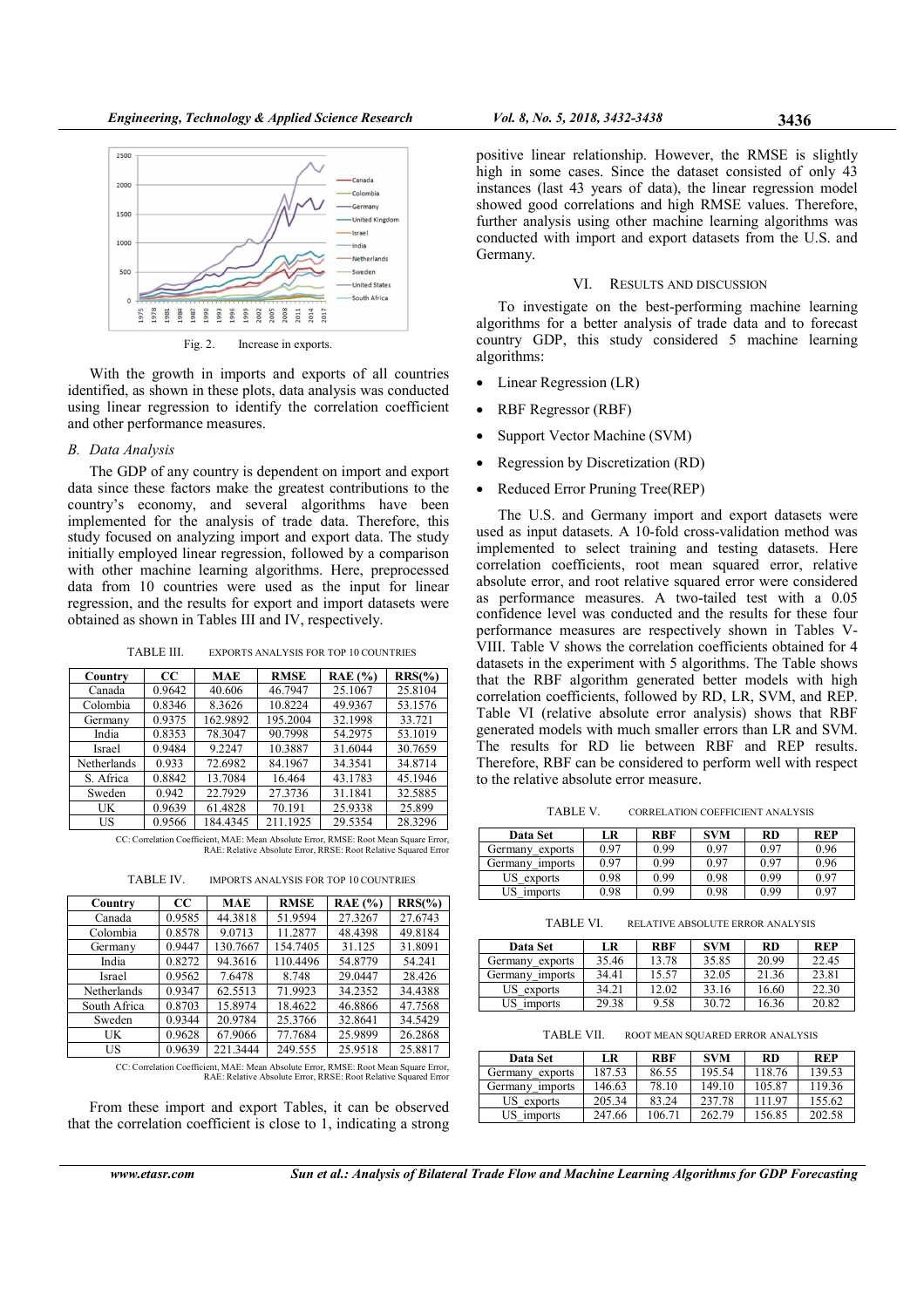TABLE VIII. ROOT RELATIVE SQUARED ERROR ANALYSIS

| Data Set                    | LR    | <b>RBF</b> | <b>SVM</b> | <b>RD</b> | <b>REP</b> |
|-----------------------------|-------|------------|------------|-----------|------------|
| Germany<br>exports          | 36.13 | 15.43      | 36.88      | 22.80     | 26.56      |
| Germany<br><i>s</i> imports | 33.85 | 16.69      | 33.01      | 23.69     | 26.95      |
| US exports                  | 30.89 | 12.26      | 33.36      | 16.81     | 23.58      |
| US imports                  | 28.26 | 11.45      | 29.47      | 17.66     | 23.25      |

Table VII (root mean squared error) and Table VIII (root relative squared error) also verify RBF as providing better results than the other algorithms. Although RMS values are high (with a smaller dataset), RBF obtains 60% better results than LR.

The performance plots for the above measures using the RBF algorithm are shown in Figures 3-6.





Given these measures, the RBF algorithm is shown to provide good performance with a gain of about 60%. The

.<br>Germany\_exports

Carneny innorte

results demonstrate that RBF outperformed the other four algorithms and that the models generated using RBF produced better results in forecasting of country GDP.



### VII. CONCLUSIONS

Trade analysis results show a strong positive linear relationship in trade statistics. Imports and exports increased linearly with the world engaging in increased trade activity. In particular, the U.S., China, Japan, and India have made remarkable progress in the past decade in both exports and imports. This study takes two different directions. The first direction is the analysis of the top 10 import/export countries to show the correlation in trade data, and the second is to investigate different machine learning algorithms to identify the best algorithm for the prediction of trade data and country GDP. Here the WEKA data analysis tool was used for data analysis, and the experiments were conducted using five machine learning algorithms. The results show that all five algorithms exhibited good correlations but that the RBF algorithm outperformed the other algorithms. This suggests that the RBF algorithm may perform well in forecasting trade data to predict a country's GDP.

# **REFERENCES**

- [1] J. Uddin, "Time Series Behavior of Imports and Exports of Bangladesh: Evidence from Cointegration Analysis and Error Correction Model", International Journal of Economics and Finance, Vol. 1, No. 2, pp. 156- 162, 2009
- [2] I. S. Kim, S. Liao, K. Imai, "Measuring Trade Profile with Granular Product-level Trade Data", available at: https://imai.fas.harvard.edu/ research/files/BIGtrade.pdf, 2018
- [3] R. Sen, "Analyzing International Trade Data in a Small Open Economy: The Case of Singapore", ASEAN Economic Bulletin, Vol. 17, No. 1, pp. 23-35, 2000
- [4] M. Bahmani-Oskooee, H. J. Rhee, "Are imports and exports of Korea cointegrated?", International Economic Journal, Vol. 11, No. 1, pp. 109- 114, 1997
- [5] T. T. Cheong, "Are Malaysian exports and imports cointegrated? A comment", Sunway Academic Journal, Vol. 2, pp. 101-107, 2005
- [6] M. Bahmani-Oskooee, "Cointegration approach to estimate the long-run trade elasticities in LDCs", International Economic Journal, Vol. 12, No. 3, pp. 89-96, 1998
- [7] T. C. Tang, "Are imports and exports in the OIC member countries cointegrated? A reexamination", IIUM Journal of Economics and Management, Vol. 14, No. 1, pp. 1-31, 2006
- [8] C. K. Choong, S. C. Soo, Z. Yusop, "Are Malaysian exports and imports cointegrated?", Sunway Academic Journal, Vol. 1, pp. 29-38, 2004